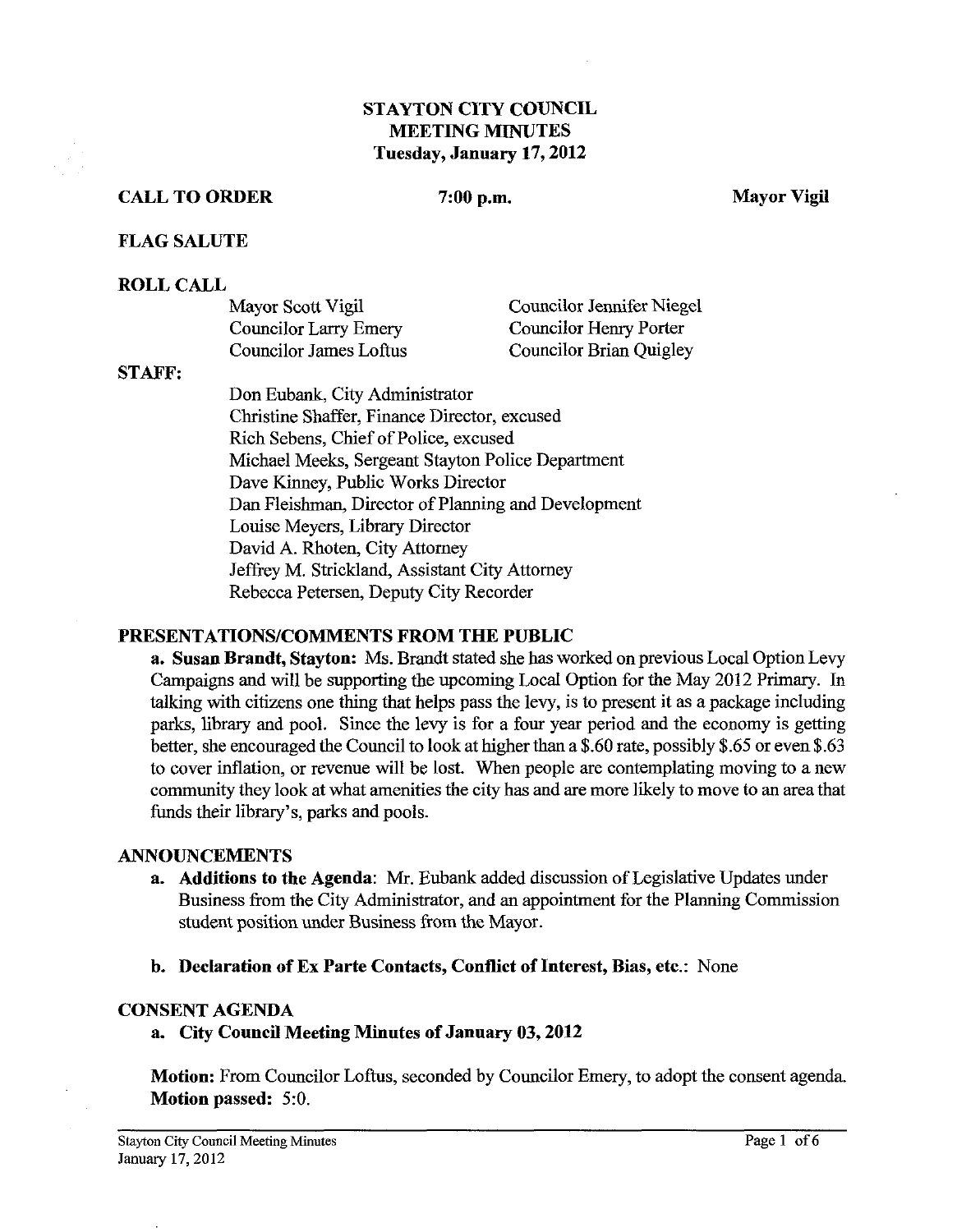## **PUBLIC HEARING** - **None**

## **UNFINISHED BUSINESS** - **None**

#### **NEW BUSINESS**

### **Local Option Levy**

- **a. Staff Report: Mr.** Eubank stated that Ms. Shaffer was ill and would not be attending the meeting tonight. He presented the Memorandum prepared by Ms. Shaffer that was included in the packet materials. Referring to Option 4, Mr. Eubank stated that using the tax rate of \$.60 per thousand would levy a tax of \$324,500 in year one and increase to \$344,390 in year four (with a 2% annual increase built in), but the funding for the dehumidification system would be short by \$133,455. The Santiam Community Endowment is willing to donate \$10,000 a year over the four year levy, and Friends of the Pool have indicated they would submit a grant application to the Meyer Memorial Trust for a match to the Endowment's donation.
- b. **Council Deliberation:** Councilor Loftus suggested venting the pool structure to help with the humidity in the pool. Mr. Kinney stated that the proposal is to recirculate air inside the pool building instead of pushing it all outside. The mechanical engineer concluded that 50% more *air* needs to be pumped to better circulate the *air.*

Councilor Emery stated he looked at the ceiling beams and they are not cracked and the steel brackets don't show any rust but they will eventually; but the mechanism holding the slide is showing rust. The city should not spend \$350,000 on a dehumidification system in this economy, he said.

Mayor Vigil stated that personally he would not like to see the rate higher than \$.60. The City needs to maintain the pool and library operations and some funds need to be put into the park budget. If the pool is properly maintained it will last longer. If the locker room remodel is not done, and the dehumidification system is not installed it would be a savings to put some funding into parks.

Councilor Quigley asked if there was a particular percentage range on the match for applying for grants. Mr. Kinney stated for parks grants you would need to use foundation money, along with state parks money and local dollars. It's a little more difficult to get funding for pools and state parks grants don't usually support funding pools. If there is no grant match it is difficult to put together a competitive proposal. Local support should be cash, volunteer contributions, staff support, in kind contributions fiom contractors and or other community groups.

Councilor Loftus asked if general fund money could be moved later in the year for the pool to match a grant, or does it have to be in the fund. Mr. Kinney stated typically it needs to be shown that the monies are budgeted and reserved for the project. In response to a question as to whether or not parks systems development funds could be used for grant matches, Mr. Kinney stated the funds could be used only on projects that expand or provide facilities that will serve new growth.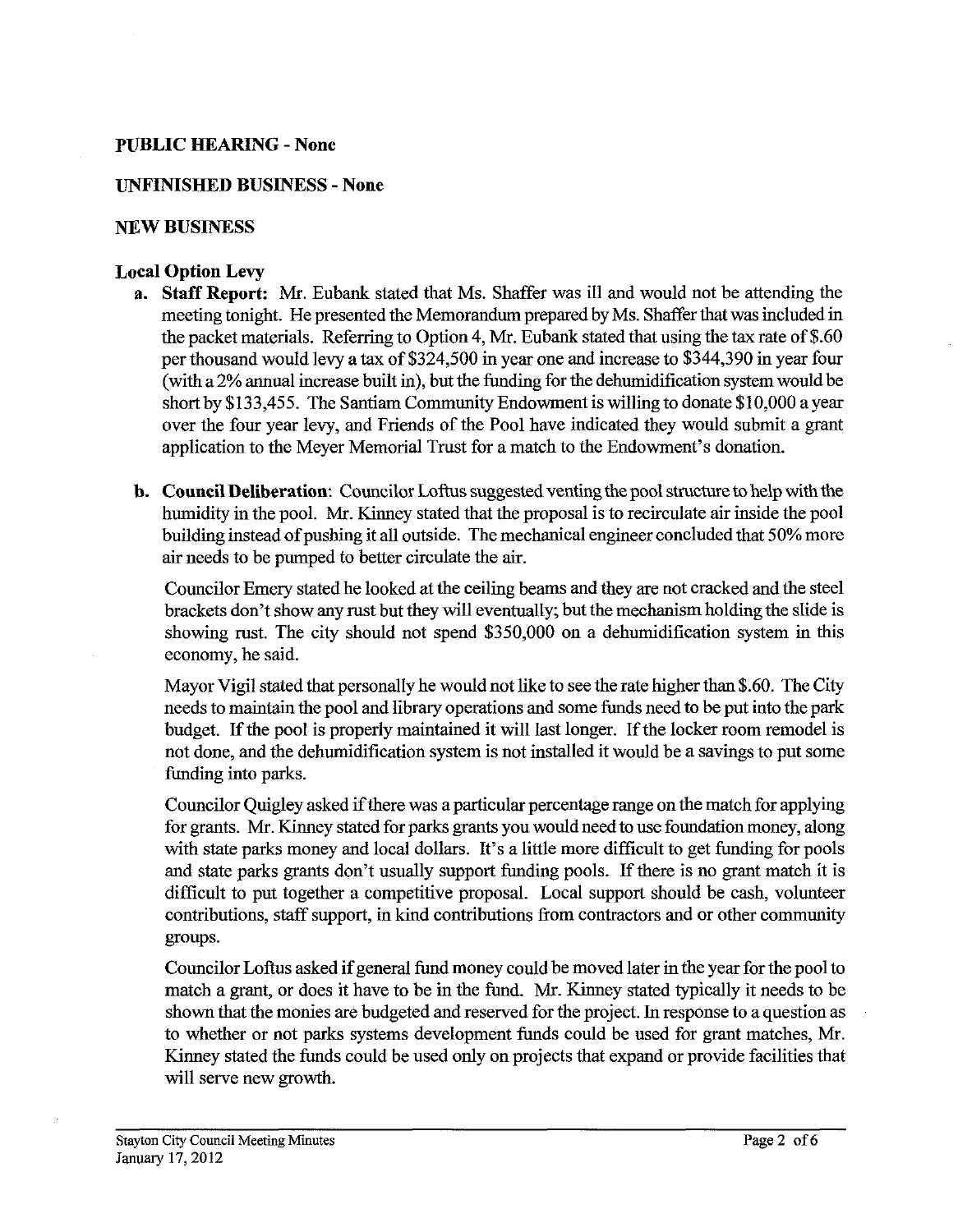Councilor Emery asked if all the funds received over the four year period needed to be collected before it could be spent. Mr. Eubank stated the money would be borrowed fiomthe replacement fund for the installation, then the \$91,250 would be paid back each year, all of the funds would not have to be paid before the work could is done.

Councilor Emery suggested \$5,000 for the ADA requirements at the library, \$75,000 for the locker room remodel at the pool, \$50,000 to relocate the slide, and \$100,000 for parks, for a total of \$230,000; a lot of items could be done instead of just one, he said. Mayor Vigil pointed out that the hard sell for the levy will be the parks. If the library and pool have specific amounts for specific needs it would be wise to have a project in mind for parks. Mr. Kinney stated the two projects that have been talked about by the Parks Board over the past year is the rehabilitation of Pioneer Park, specifically the restrooms will be refurbished and expanded, the entrance to the park modified, and the center road and parking lots relocated. The cost estimates were well over half a million dollars but if parts of the project were done such as the restrooms being refurbished, it could be done without matching grant funds. The other project was the skatepark. Councilor Emery stated the restrooms at the pool need more than rehabilitation, they need a total redesign.

Councilor Loftus stated he would like to see additional revenue support to the library forthe story teller position. You're not going to sell the voters on a dehumidification system at the pool, but you could probably sell them on upgrades to the restroom at the pool. They will support the library, and if upkeep on the pool is maintained it will last for a long time. Councilor Loftus stated he would like to see the rate less than \$.60.

Councilor Niegel stated she does not want to give up on the HVAC system, and putting another \$125,000 in the pool knowing there will be other problems needs to be addressed at some point. Councilor Loftus stated the condensation needs to be vented out of the building, and a better use for the money would be to spend it on double paned windows.

Councilor Porter asked if any studies had been conducted for venting or double pane windows. Councilor Emery asked if the humidity is worse in the winter than summer, and Ms. Meeks stated yes.

Councilor Quigley stated he would like to stay at \$.60 per thousand, and the second piece is to talk to the endowment about numbers. A work session was scheduled for Monday, January 23<sup>rd</sup> to continue the discussion.

# **STAFFICOMMISSION REPORTS**

### **Finance Director's Report – Christine Shaffer**

**a. Monthly Finance Department Report:** No discussion.

### **Chief of Police's Report** - **Rich Sebens**

**a. Statistical Report for December 2011:** Sergeant Meeks highlighted response for calls at the Police Department, and stated they were busier than average for the New Year, but with supervisors, officers and reserves working they were able to handle all of the calls. The dedication of reserve officers is very much appreciated and all the good work they do for the city. In response to a question fiom Councilor Loftus as to why the warrants are down,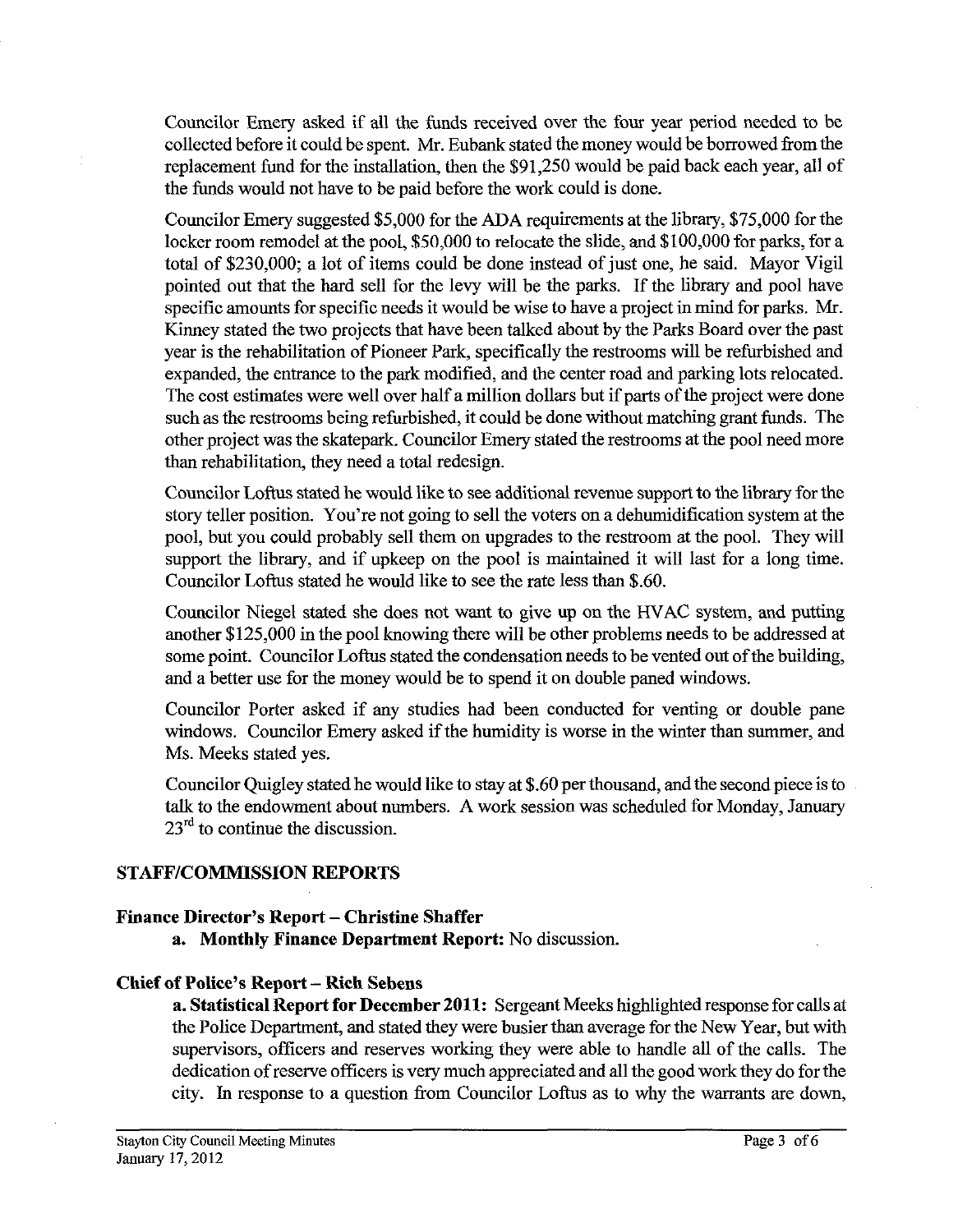Sergeant Meeks stated he did not know why they are down as there was no definte pattern and the Police Department did not do anything different that month.

## **Director of Planning** & **Development** - **Dan Fleishman**

**a. Sign Code:** Mr. Fleishman stated at a previous meeting last fall the Council expressed the desire to review the sign code, specifically signs that conform to the sign code and those that do not. Mr. Fleishman provided a showing of various signs in and out of compliance. Mayor Vigil stated the Council had been provided with a good start and asked those needing further clarification to contact Mr. Fleishman directly. If enough interest is expressed by councilors the subject can be brought back at another meeting.

# **Public Works Director's Report** - **Dave Kinney**

**a. Monthly Operating Report for December 2011:** Mr. Kinney reviewed the monthly operating report. Councilor Porter asked how long the city **has** kept track of the street sweeper detailed records of the amount that is picked up. Mr. Kinney stated records have been kept since the 1990s.

## **Pool Manager** - **Rebekah Meeks**

**a. Monthly Operating Report for December 2011:** Ms. Meeks stated total attendance is up at the pool and with the new membership program staff is able to get a better head count of patrons.

## Library Director's Report - Louise Meyers

**a. December 2011 Activities/Statistics:** Ms. Meyers reported that the cultural passes are a big hit at the library. She corrected the total number of internet users that was reflected on her staff report. In response to a question as to meeting room attendance and who does it cover, Ms. Meyers stated it covers all uses of the meeting room and those that enter the room.

# **PRESENTATIONSICOMMENTS FROM THE PUBLIC** - **None.**

# **BUSINESS FROM THE CITY ADMINISTRATOR**

**a. Legislative Updates: Mr.** Eubank stated he had been visited recently by Councilors Loftus and Quigley regarding questions relating to the Legislative Update 2010/2011 document, that was distributed in December from the city attorney's office, and that they were requesting additional information on the changes. The city attorney's office sent out an email hoping to explain the process, and Mr. Strickland is prepared to answer questions the Council has, stated Mr. Eubank.

Councilor Quigley stated his questions were answered by Mr. Strickland before the meeting. Councilor Loftus stated that previous amendments have shown the actual text making it better to understand what the changes are. Without reviewing what the actual text changes are it is difficult to make an informed decision. The document provided by legal counsel cites the Stayton Municipal Code Section, Reference to the Oregon State Statute and Oregon Administrative Rules, Affected Sections, and the Law Status. Councilor Loftus stated he had already spent approximately ten hours comparing the side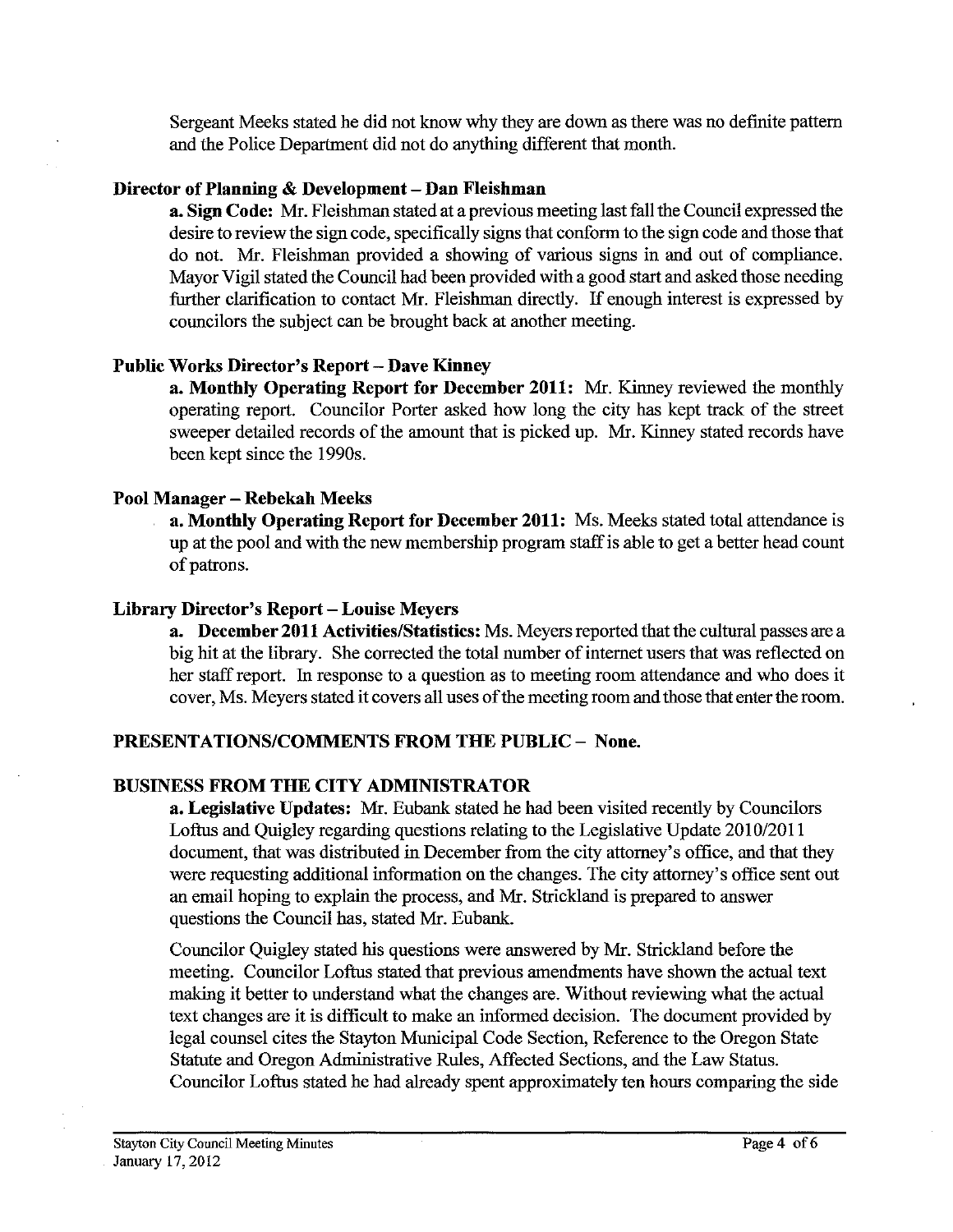by side text documents to ascertain what the specific changes were, and that he could and would not adopt the document as presented, as it would just be adopting a bunch of numbers. Councilor Emery stated he opened the document and determined that he did not have the time to read it all. Councilor Loftus stated he felt he had a legal and moral obligation to read it and understand the entire document so he could make an informed decision. Councilor Porter stated his recollection was that Mr. Strickland was going to provide some interpretation of the document, or that the Council was. Councilor Niegel stated when a person serves on a board they have the right to reasonably rely on the expertise of legal counsel, and she believes Mr. Rhoten and Mr. Stickland are doing the right thing. Mr. Rhoten stated previous reports following each of the legislative sessions over the past twenty years has been provided to the city fiom their office. The last report submitted included the reference to the code and where the amendment fit into the code. It took approximately six months for his staff to prepare the document, and a decision was made that the amendments to the 2010/2011 Legislative Changes would be modified to stream line the process. Legal staff and department heads reviewed the document for radical changes and there were none found. If the Council chooses to modify the document and add the text his office will proceed. The City of Beaverton goes through the same process he said.

In response to a question as to what if the city chose not to adopt the amendments, Mr. Rhoten stated no changes in the state law would be reflected in the municipal code. Consensus of council members was that they did not want to spend any further legal time on the document that it was sufficient the way it had been presented.

# **BUSLNESS PROM THE MAYOR**

# **a. Planning Commission Appointments:**

**Motion:** From Councilor Emery, seconded by Councilor Quigley, to approve the reappointment of Michelle Wonderling to the Planning commission and appointment of James Guerra to the Stayton Planning Commission Student Position. **Motion passed:** 5:O.

**b. Budget Committee Appointments:** Mayor Vigil called for a motion to ratify his reappointment of Shannon Tureck to the Budget Committee and appoint Geny Aboud to the Budget Committee; no motion was made.

**Discussion:** Councilor Quigley asked whose terms were up on the budget committee and why was the rest of the council not made aware of the potential appointments. Mayor Vigil stated the two terms that expired December **3** 1,201 1 were Michael Aus and Shannon Tureck. Councilor Loftus stated he had personal issues with Mr. Aboud in his narrow mindedness and his inability to accept outside communication. He recognizes Mr. Aboud has a lot of history in the community, but would hope another interested individual could be found. Councilor Niegel stated she would like to see an application process in place to gain more input on the candidates before they are appointed. Mayor Vigil stated Mr. Aboud would be a great member of the Budget